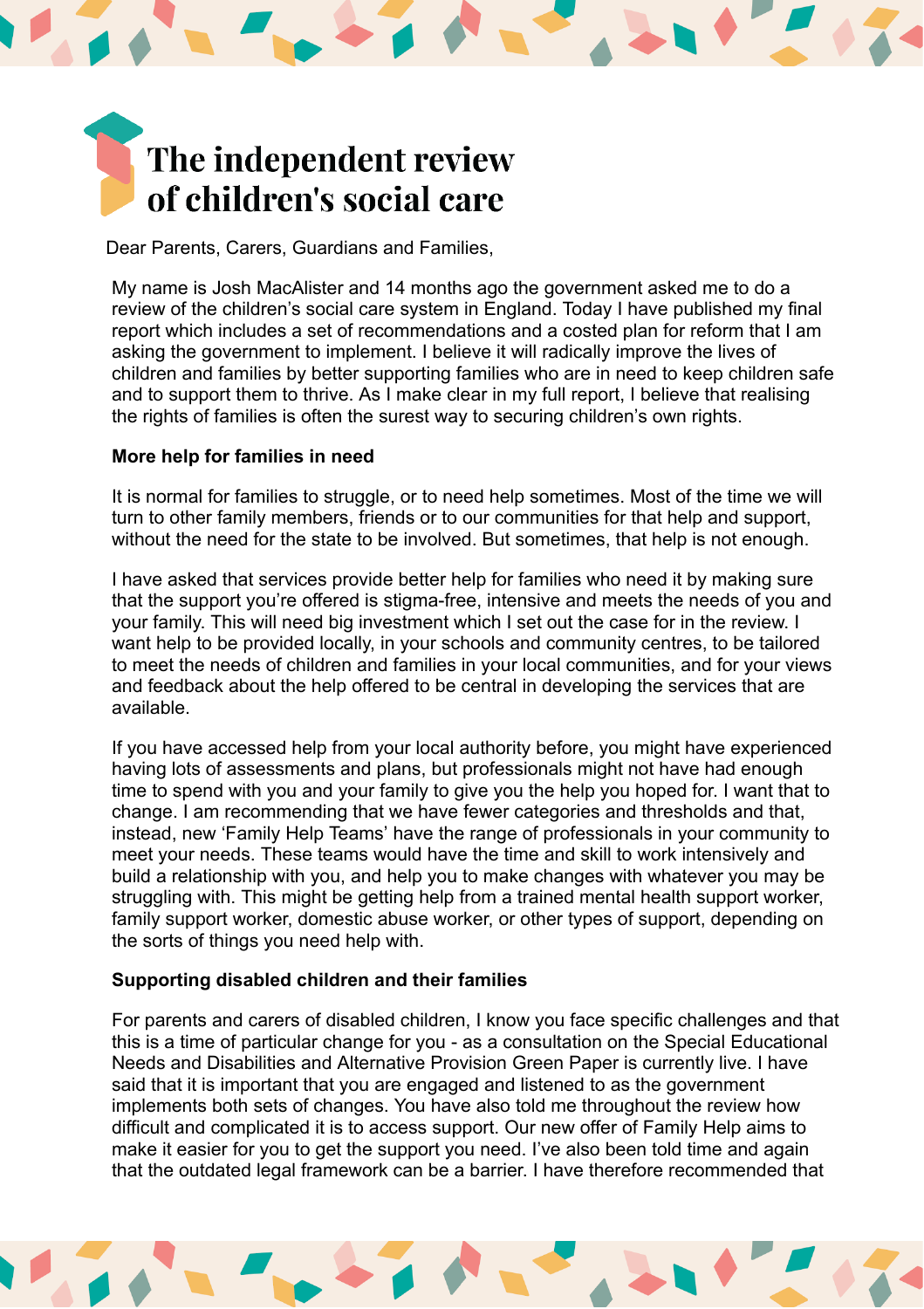

the Law Commission should undertake a review of this legislation to make sure it works for families. In doing this, I want the Government to work with parent carer forums and other SEND stakeholders to decide how to do this work. I have also recommended the government improve how transitions work into adult services.

### **Better protection for children who are at risk of harm**

When there are concerns that a child is not safe at home, the most important thing is that families get the help they need so they can thrive with their family. However, there are some cases where parents cannot make changes quickly enough and a very small number of individuals who seek to cause harm to their children. In situations where there are concerns about children experiencing significant harm, there needs to be a more skilled and expert response. That is why I'm recommending a new Expert Child Protection Practitioner role so that we make the right decisions about what should happen to a child in these situations.

Many of you have also told me that engaging with child protection can be scary and overwhelming. This is why I am recommending that parents have access to parental representation in child protection, to provide advocacy and support, make sure you understand what is happening and that your voice is heard.

#### **Keeping children in their communities and family networks**

I am asking government to make changes that mean more children will be able to live safely within wider family networks instead of moving to a foster home or children's home. Our recommendations are designed to help services ask: "If we used some of the money from care to help support a family solution, would it be in the child's best interests?"

Before asking the court to place a child in care, I am asking government to change the law so that local authorities must ask the child's parents and family if they are able to provide an alternative safe arrangement. Social workers will still play a role in making sure these arrangements are safe and that children will be well cared for. I am asking that the government support these arrangements with financial assistance where needed and that only when no alternative arrangements are suitable or safe, that a child will instead go into care.

Until now, family and kinship carers have often had to register as foster carers to receive support, training or financial assistance to care for a child who needs them. I am asking government to provide these kinship carers with legal aid, support, training and an allowance that matches the fostering allowance, so that they can care for children without their children needing to be in care. This will not always be right for all children and carers, but I believe for many it will mean children are loved, cared for and safe from harm in family networks where the sense of identity and belonging is strong.

#### **This open letter has an offer and ask of each of you.**

Our 'ask' is that you continue to help your friends, family and communities to be healthy, happy and safe. That you see each and every child in your communities as a person who deserves to be safe, loved and well cared for and that you play an active role in their lives wherever you can. Whether that's caring for your nieces, nephews,